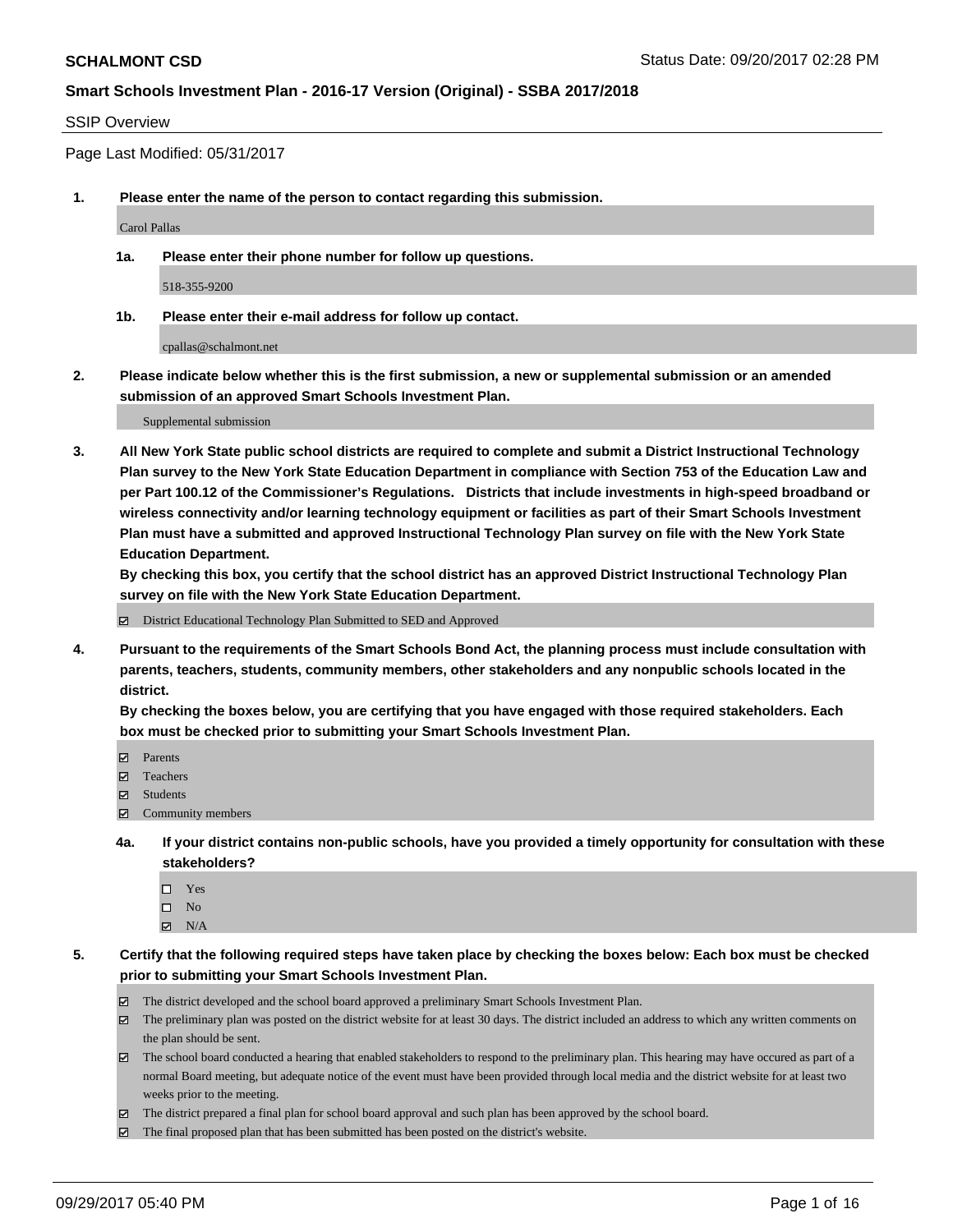#### SSIP Overview

Page Last Modified: 05/31/2017

**5a. Please upload the proposed Smart Schools Investment Plan (SSIP) that was posted on the district's website, along with any supporting materials. Note that this should be different than your recently submitted Educational Technology Survey. The Final SSIP, as approved by the School Board, should also be posted on the website and remain there during the course of the projects contained therein.**

Deployment Budget Plan - Hardware Deployment Schedule 2017.pdf TechPlan.pdf

**5b. Enter the webpage address where the final Smart Schools Investment Plan is posted. The Plan should remain posted for the life of the included projects.**

http://schalmont.org/IT/TechPlan.pdf

**6. Please enter an estimate of the total number of students and staff that will benefit from this Smart Schools Investment Plan based on the cumulative projects submitted to date.**

1,800

**7. An LEA/School District may partner with one or more other LEA/School Districts to form a consortium to pool Smart Schools Bond Act funds for a project that meets all other Smart School Bond Act requirements. Each school district participating in the consortium will need to file an approved Smart Schools Investment Plan for the project and submit a signed Memorandum of Understanding that sets forth the details of the consortium including the roles of each respective district.**

 $\Box$  The district plans to participate in a consortium to partner with other school district(s) to implement a Smart Schools project.

**8. Please enter the name and 6-digit SED Code for each LEA/School District participating in the Consortium.**

| <b>Partner LEA/District</b> | ISED BEDS Code |
|-----------------------------|----------------|
| (No Response)               | (No Response)  |

**9. Please upload a signed Memorandum of Understanding with all of the participating Consortium partners.**

(No Response)

**10. Your district's Smart Schools Bond Act Allocation is:**

\$1,058,978

**11. Enter the budget sub-allocations by category that you are submitting for approval at this time. If you are not budgeting SSBA funds for a category, please enter 0 (zero.) If the value entered is \$0, you will not be required to complete that survey question.**

|                                       | Sub-               |
|---------------------------------------|--------------------|
|                                       | <b>Allocations</b> |
| School Connectivity                   | l 0                |
| Connectivity Projects for Communities | $\overline{0}$     |
| <b>Classroom Technology</b>           | 65,656             |
| Pre-Kindergarten Classrooms           | l O                |
| Replace Transportable Classrooms      | $\Omega$           |
| High-Tech Security Features           | $\overline{0}$     |
| <b>Totals:</b>                        | 65,656             |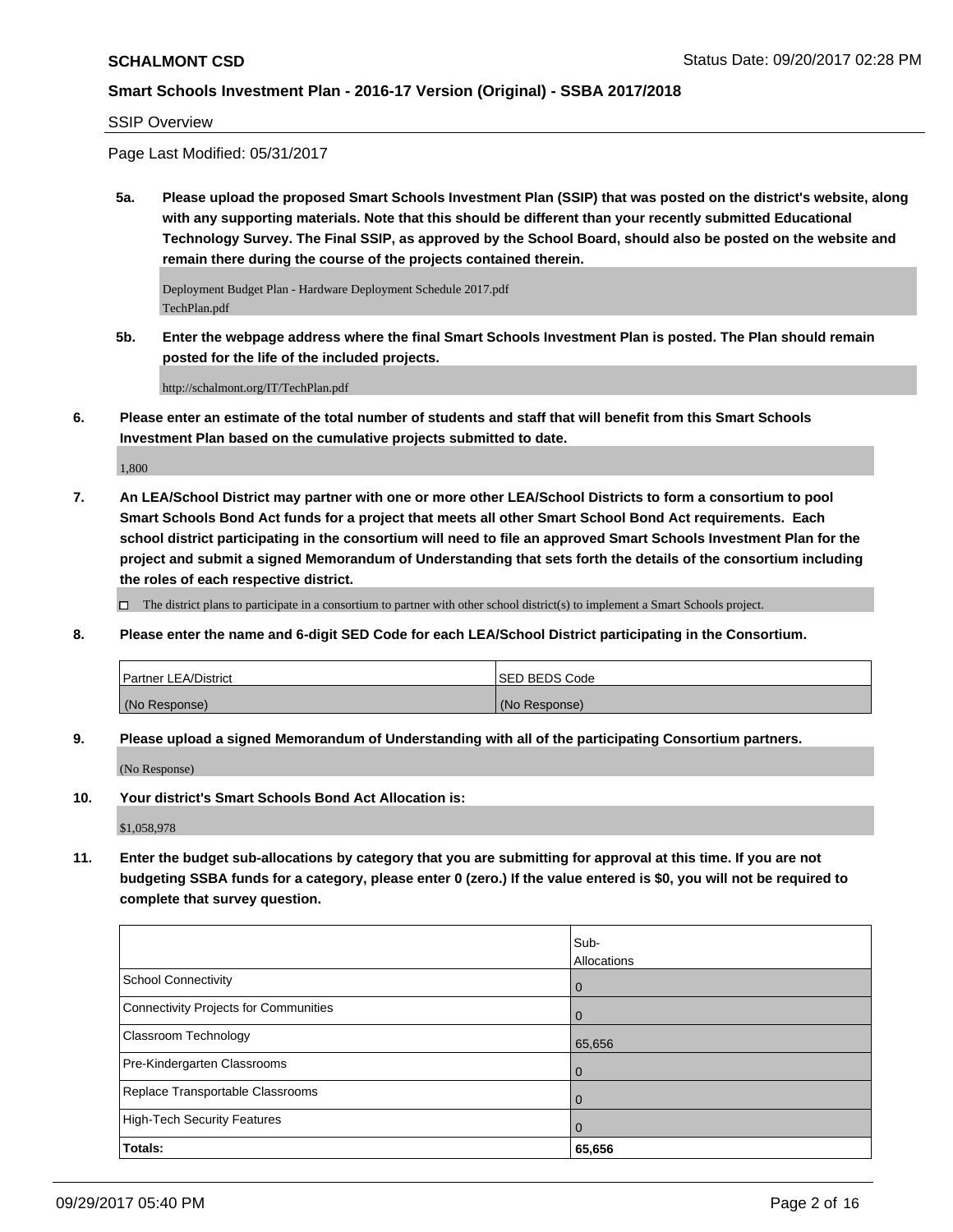#### School Connectivity

Page Last Modified: 05/31/2017

- **1. In order for students and faculty to receive the maximum benefit from the technology made available under the Smart Schools Bond Act, their school buildings must possess sufficient connectivity infrastructure to ensure that devices can be used during the school day. Smart Schools Investment Plans must demonstrate that:**
	- **sufficient infrastructure that meets the Federal Communications Commission's 100 Mbps per 1,000 students standard currently exists in the buildings where new devices will be deployed, or**
	- **is a planned use of a portion of Smart Schools Bond Act funds, or**
	- **is under development through another funding source.**

**Smart Schools Bond Act funds used for technology infrastructure or classroom technology investments must increase the number of school buildings that meet or exceed the minimum speed standard of 100 Mbps per 1,000 students and staff within 12 months. This standard may be met on either a contracted 24/7 firm service or a "burstable" capability. If the standard is met under the burstable criteria, it must be:**

**1. Specifically codified in a service contract with a provider, and**

**2. Guaranteed to be available to all students and devices as needed, particularly during periods of high demand, such as computer-based testing (CBT) periods.**

**Please describe how your district already meets or is planning to meet this standard within 12 months of plan submission.**

(No Response)

**1a. If a district believes that it will be impossible to meet this standard within 12 months, it may apply for a waiver of this requirement, as described on the Smart Schools website. The waiver must be filed and approved by SED prior to submitting this survey.**

**2. Connectivity Speed Calculator (Required)**

|                         | l Number of<br>Students | Multiply by<br>100 Kbps | Divide by 1000 Current Speed<br>to Convert to<br>Required<br>Speed in Mb | lin Mb           | Expected<br>Speed to be<br>Attained Within Required<br>12 Months | <b>Expected Date</b><br>When<br>Speed Will be<br>Met |
|-------------------------|-------------------------|-------------------------|--------------------------------------------------------------------------|------------------|------------------------------------------------------------------|------------------------------------------------------|
| <b>Calculated Speed</b> | (No<br>Response)        | (No Response)           | (No<br>Response)                                                         | (No<br>Response) | (No<br>Response)                                                 | (No<br>Response)                                     |

**3. Describe how you intend to use Smart Schools Bond Act funds for high-speed broadband and/or wireless connectivity projects in school buildings.**

(No Response)

**4. Describe the linkage between the district's District Instructional Technology Plan and the proposed projects. (There should be a link between your response to this question and your response to Question 1 in Part E. Curriculum and Instruction "What are the district's plans to use digital connectivity and technology to improve teaching and learning?)**

(No Response)

 $\Box$  By checking this box, you are certifying that the school district has an approved waiver of this requirement on file with the New York State Education Department.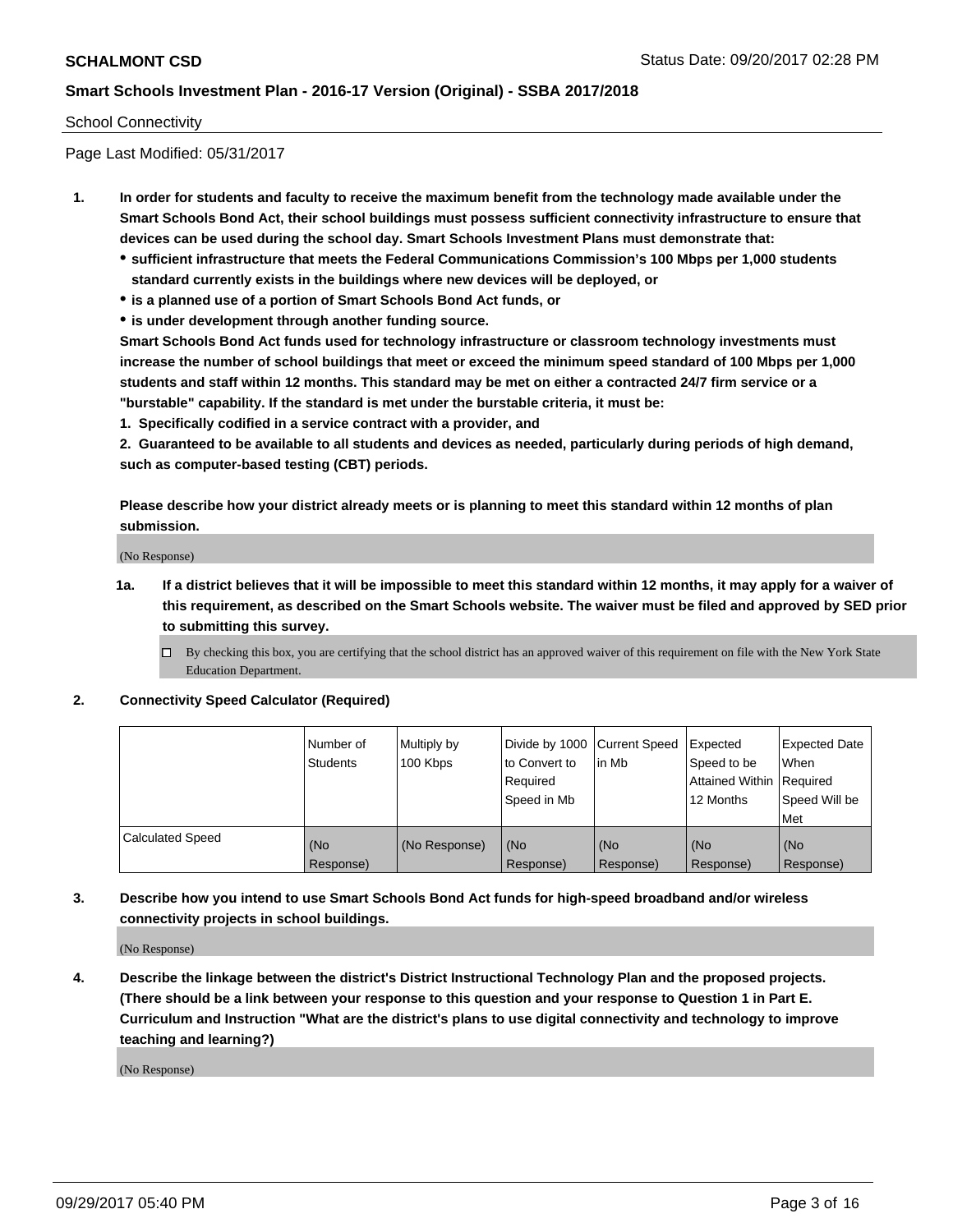#### School Connectivity

Page Last Modified: 05/31/2017

**5. If the district wishes to have students and staff access the Internet from wireless devices within the school building, or in close proximity to it, it must first ensure that it has a robust Wi-Fi network in place that has sufficient bandwidth to meet user demand.**

**Please describe how you have quantified this demand and how you plan to meet this demand.**

(No Response)

**6. As indicated on Page 5 of the guidance, the Office of Facilities Planning will have to conduct a preliminary review of all capital projects, including connectivity projects.**

**Please indicate on a separate row each project number given to you by the Office of Facilities Planning.**

| Project Number |  |
|----------------|--|
| (No Response)  |  |

**7. Certain high-tech security and connectivity infrastructure projects may be eligible for an expedited review process as determined by the Office of Facilities Planning.**

**Was your project deemed eligible for streamlined review?**

(No Response)

**8. Include the name and license number of the architect or engineer of record.**

| Name          | License Number |
|---------------|----------------|
| (No Response) | (No Response)  |

**9. If you are submitting an allocation for School Connectivity complete this table.**

**Note that the calculated Total at the bottom of the table must equal the Total allocation for this category that you entered in the SSIP Overview overall budget.** 

|                                            | Sub-          |
|--------------------------------------------|---------------|
|                                            | Allocation    |
| Network/Access Costs                       | (No Response) |
| Outside Plant Costs                        | (No Response) |
| School Internal Connections and Components | (No Response) |
| <b>Professional Services</b>               | (No Response) |
| Testing                                    | (No Response) |
| <b>Other Upfront Costs</b>                 | (No Response) |
| <b>Other Costs</b>                         | (No Response) |
| Totals:                                    | 0             |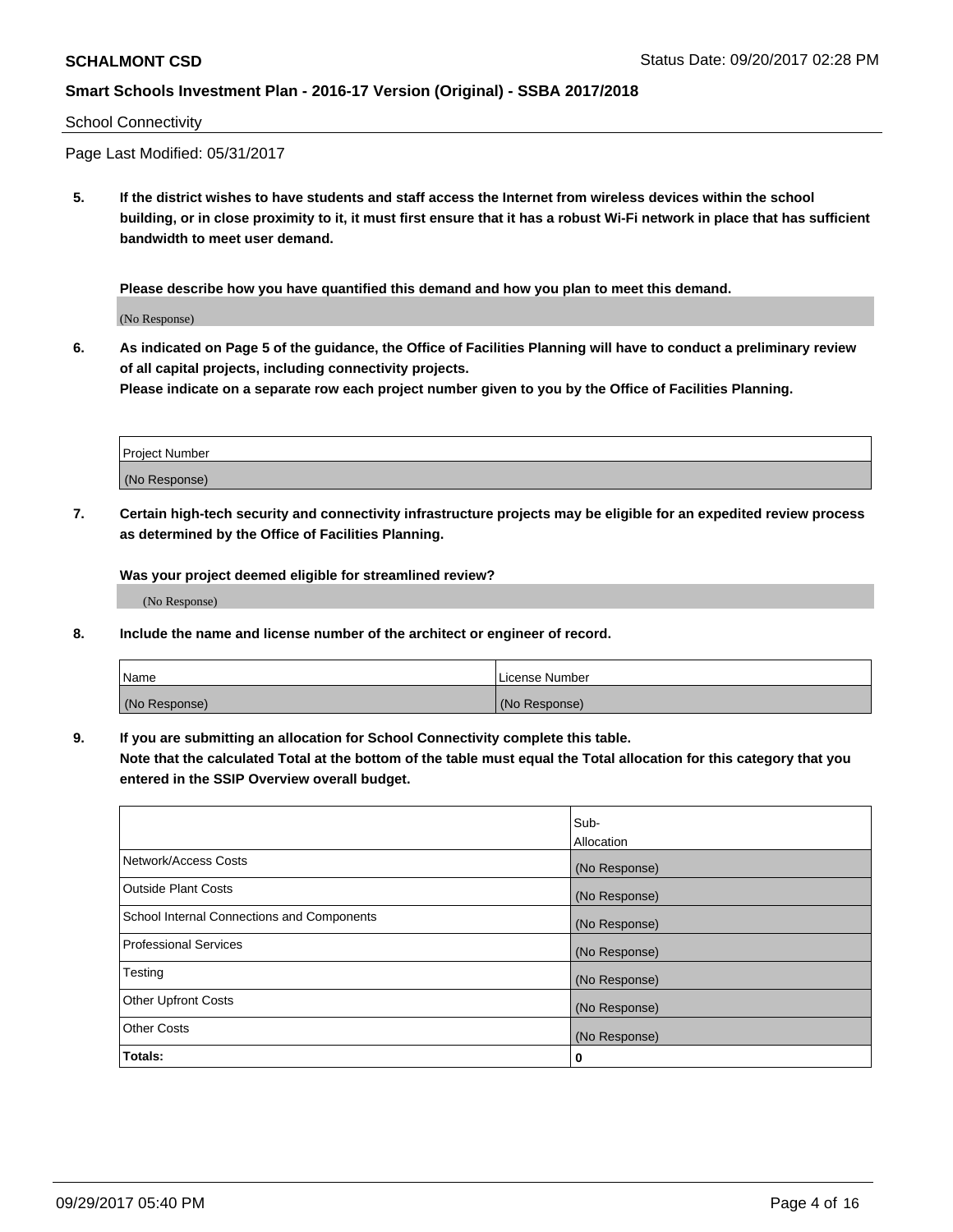#### School Connectivity

Page Last Modified: 05/31/2017

**10. Please detail the type, quantity, per unit cost and total cost of the eligible items under each sub-category. This is especially important for any expenditures listed under the "Other" category. All expenditures must be eligible for tax-exempt financing to be reimbursed through the SSBA. Sufficient detail must be provided so that we can verify this is the case. If you have any questions, please contact us directly through smartschools@nysed.gov. NOTE: Wireless Access Points should be included in this category, not under Classroom Educational Technology, except those that will be loaned/purchased for nonpublic schools.**

| Select the allowable expenditure | Item to be purchased | Quantity      | Cost per Item | Total Cost    |
|----------------------------------|----------------------|---------------|---------------|---------------|
| type.                            |                      |               |               |               |
| Repeat to add another item under |                      |               |               |               |
| each type.                       |                      |               |               |               |
| (No Response)                    | (No Response)        | (No Response) | (No Response) | (No Response) |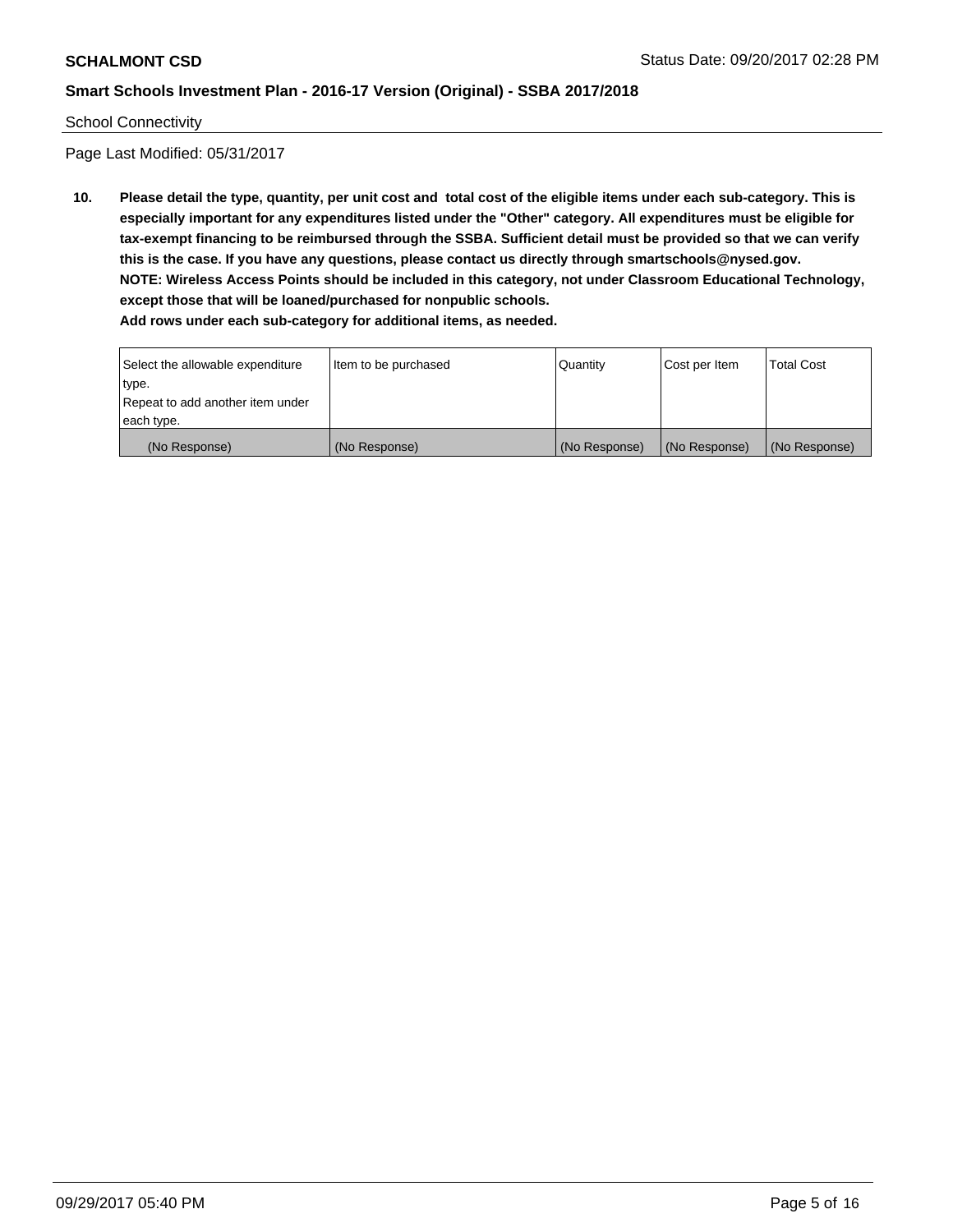Community Connectivity (Broadband and Wireless)

Page Last Modified: 09/06/2017

**1. Describe how you intend to use Smart Schools Bond Act funds for high-speed broadband and/or wireless connectivity projects in the community.**

(No Response)

**2. Please describe how the proposed project(s) will promote student achievement and increase student and/or staff access to the Internet in a manner that enhances student learning and/or instruction outside of the school day and/or school building.**

(No Response)

- **3. Community connectivity projects must comply with all the necessary local building codes and regulations (building and related permits are not required prior to plan submission).**
	- $\Box$  I certify that we will comply with all the necessary local building codes and regulations.
- **4. Please describe the physical location of the proposed investment.**

(No Response)

**5. Please provide the initial list of partners participating in the Community Connectivity Broadband Project, along with their Federal Tax Identification (Employer Identification) number.**

| <b>Project Partners</b> | l Federal ID # |
|-------------------------|----------------|
| (No Response)           | (No Response)  |

**6. If you are submitting an allocation for Community Connectivity, complete this table. Note that the calculated Total at the bottom of the table must equal the Total allocation for this category that you entered in the SSIP Overview overall budget.**

|                                    | Sub-Allocation |
|------------------------------------|----------------|
| Network/Access Costs               | (No Response)  |
| <b>Outside Plant Costs</b>         | (No Response)  |
| <b>Tower Costs</b>                 | (No Response)  |
| <b>Customer Premises Equipment</b> | (No Response)  |
| <b>Professional Services</b>       | (No Response)  |
| Testing                            | (No Response)  |
| <b>Other Upfront Costs</b>         | (No Response)  |
| <b>Other Costs</b>                 | (No Response)  |
| Totals:                            | 0              |

**7. Please detail the type, quantity, per unit cost and total cost of the eligible items under each sub-category. This is especially important for any expenditures listed under the "Other" category. All expenditures must be capital-bond eligible to be reimbursed through the SSBA. If you have any questions, please contact us directly through smartschools@nysed.gov.**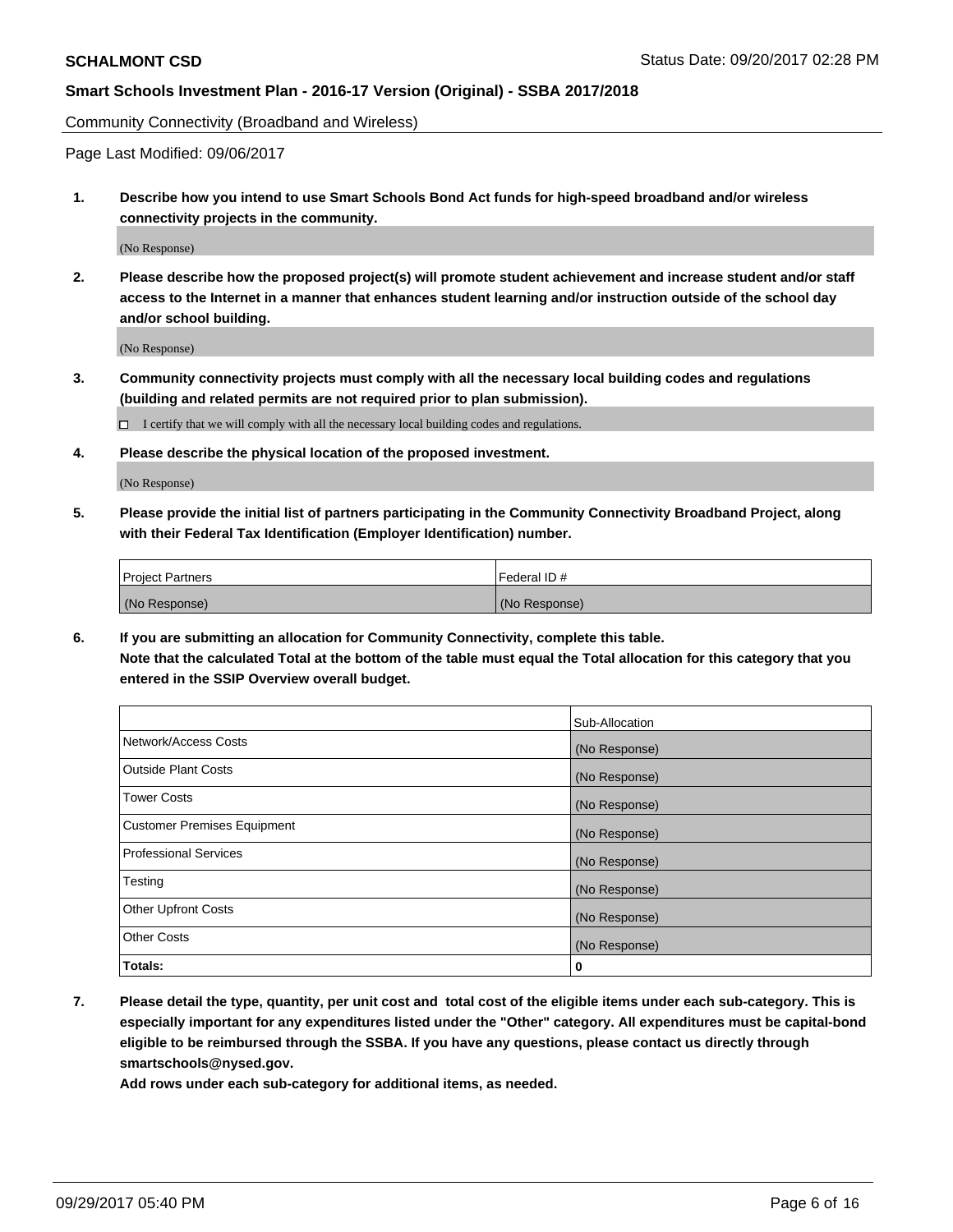Community Connectivity (Broadband and Wireless)

Page Last Modified: 09/06/2017

| Select the allowable expenditure | Item to be purchased | Quantity      | Cost per Item | <b>Total Cost</b> |
|----------------------------------|----------------------|---------------|---------------|-------------------|
| type.                            |                      |               |               |                   |
| Repeat to add another item under |                      |               |               |                   |
| each type.                       |                      |               |               |                   |
| (No Response)                    | (No Response)        | (No Response) | (No Response) | (No Response)     |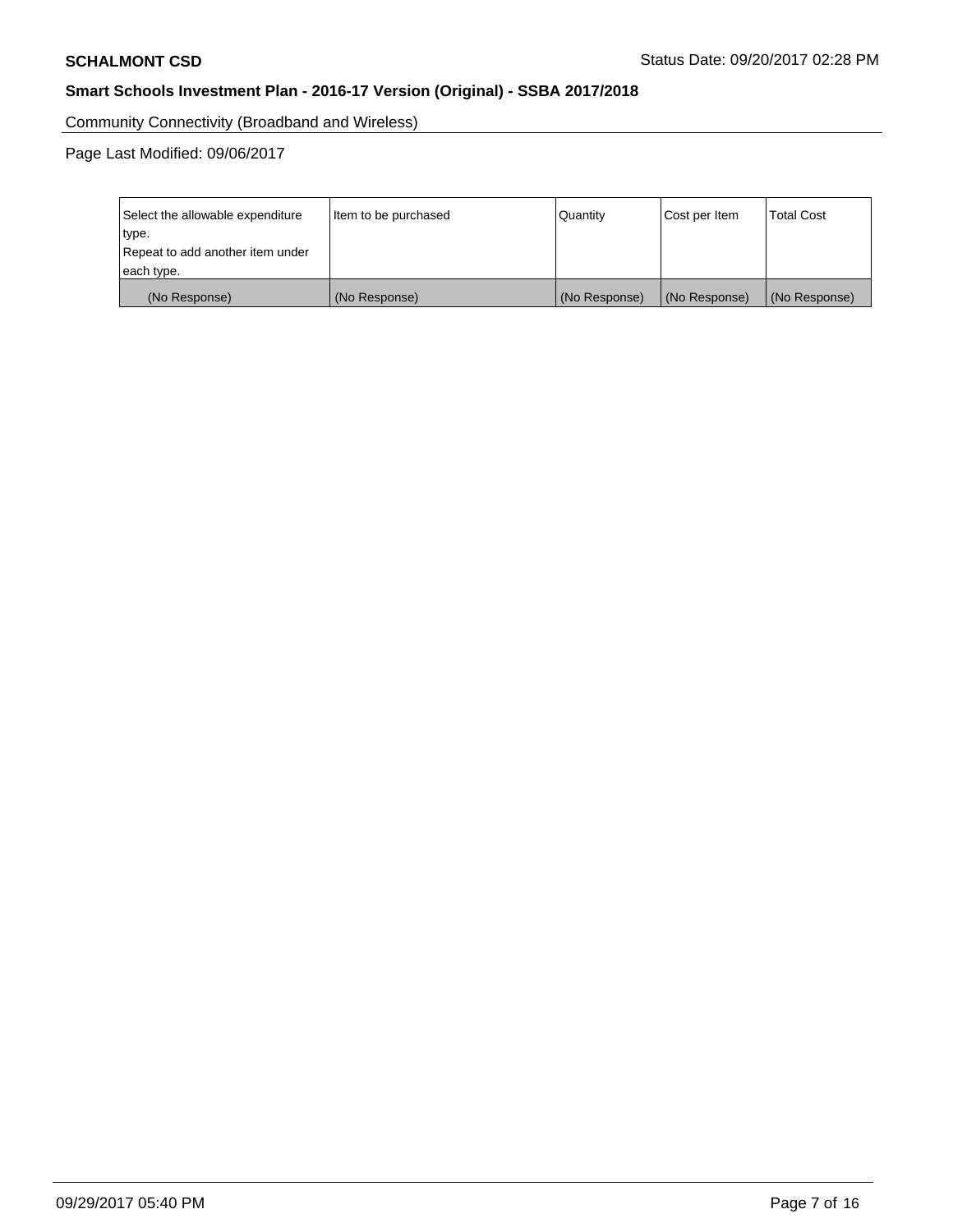### Classroom Learning Technology

Page Last Modified: 09/06/2017

**1. In order for students and faculty to receive the maximum benefit from the technology made available under the Smart Schools Bond Act, their school buildings must possess sufficient connectivity infrastructure to ensure that devices can be used during the school day. Smart Schools Investment Plans must demonstrate that sufficient infrastructure that meets the Federal Communications Commission's 100 Mbps per 1,000 students standard currently exists in the buildings where new devices will be deployed, or is a planned use of a portion of Smart Schools Bond Act funds, or is under development through another funding source.**

**Smart Schools Bond Act funds used for technology infrastructure or classroom technology investments must increase the number of school buildings that meet or exceed the minimum speed standard of 100 Mbps per 1,000 students and staff within 12 months. This standard may be met on either a contracted 24/7 firm service or a "burstable" capability. If the standard is met under the burstable criteria, it must be:**

**1. Specifically codified in a service contract with a provider, and**

**2. Guaranteed to be available to all students and devices as needed, particularly during periods of high demand, such as computer-based testing (CBT) periods.**

**Please describe how your district already meets or is planning to meet this standard within 12 months of plan submission.**

The district already meets this standard as we currently have 200 MB burstable to 1G available to us.

- **1a. If a district believes that it will be impossible to meet this standard within 12 months, it may apply for a waiver of this requirement, as described on the Smart Schools website. The waiver must be filed and approved by SED prior to submitting this survey.**
	- $\Box$  By checking this box, you are certifying that the school district has an approved waiver of this requirement on file with the New York State Education Department.
- **2. Connectivity Speed Calculator (Required)**

|                         | l Number of<br><b>Students</b> | Multiply by<br>100 Kbps | to Convert to<br>Required<br>Speed in Mb | Divide by 1000 Current Speed Expected<br>lin Mb | Speed to be<br><b>Attained Within Required</b><br>12 Months | <b>Expected Date</b><br>When<br>Speed Will be<br>Met |
|-------------------------|--------------------------------|-------------------------|------------------------------------------|-------------------------------------------------|-------------------------------------------------------------|------------------------------------------------------|
| <b>Calculated Speed</b> | 1.807                          | 180.700                 | 180.7                                    | 200 w/<br>burstable to<br>1G                    | N/A                                                         | N/A                                                  |

**3. If the district wishes to have students and staff access the Internet from wireless devices within the school building, or in close proximity to it, it must first ensure that it has a robust Wi-Fi network in place that has sufficient bandwidth to meet user demand.**

**Please describe how you have quantified this demand and how you plan to meet this demand.**

The district WAN/LAN was updated in 2014/15 with the replacement of all infrastructure hardware and fiber backbone along with the addition of indivdual WAP's in all classrooms with multiple WAP's in larger instructional areas such as the LGI, auditorium and gym.

**4. All New York State public school districts are required to complete and submit an Instructional Technology Plan survey to the New York State Education Department in compliance with Section 753 of the Education Law and per Part 100.12 of the Commissioner's Regulations.**

**Districts that include educational technology purchases as part of their Smart Schools Investment Plan must have a submitted and approved Instructional Technology Plan survey on file with the New York State Education Department.**

By checking this box, you are certifying that the school district has an approved Instructional Technology Plan survey on file with the New York State Education Department.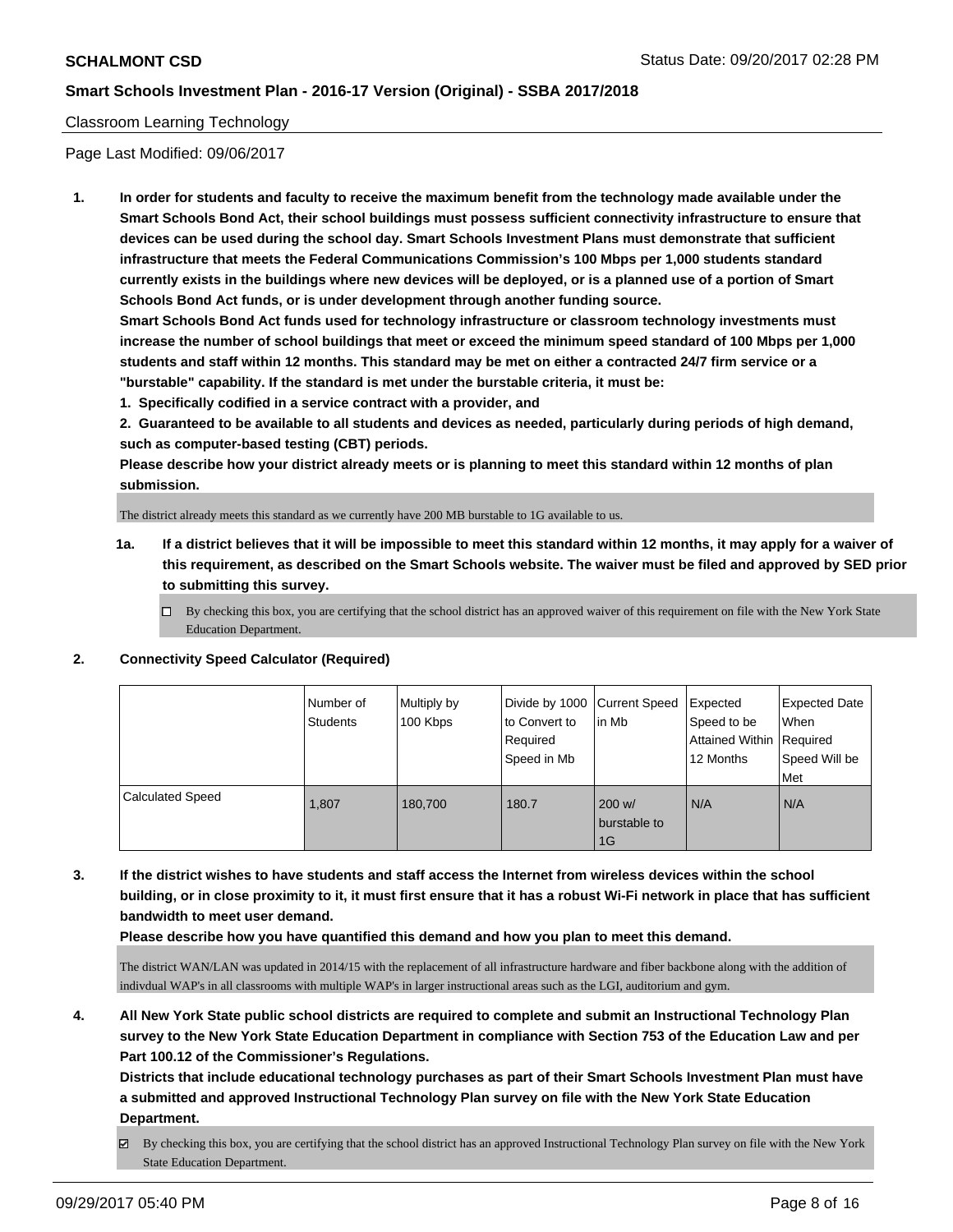#### Classroom Learning Technology

Page Last Modified: 09/06/2017

**5. Describe the devices you intend to purchase and their compatibility with existing or planned platforms or systems. Specifically address the adequacy of each facility's electrical, HVAC and other infrastructure necessary to install and support the operation of the planned technology.**

The district will continue it's implementation of wireless chromebooks. This purchase will provide our 8th grade students with a 1:1 environment to build on our 1:1 program at earlier and later levels. The necessary network, electrical and HVAC systems are already in place to accommodate the addition of the said devices.

- **6. Describe how the proposed technology purchases will:**
	- **> enhance differentiated instruction;**
	- **> expand student learning inside and outside the classroom;**
	- **> benefit students with disabilities and English language learners; and**
	- **> contribute to the reduction of other learning gaps that have been identified within the district.**

**The expectation is that districts will place a priority on addressing the needs of students who struggle to succeed in a rigorous curriculum. Responses in this section should specifically address this concern and align with the district's Instructional Technology Plan (in particular Question 2 of E. Curriculum and Instruction: "Does the district's instructional technology plan address the needs of students with disabilities to ensure equitable access to instruction, materials and assessments?" and Question 3 of the same section: "Does the district's instructional technology plan address the provision of assistive technology specifically for students with disabilities to ensure access to and participation in the general curriculum?"**

This is in direct support of the district's approved technology plan in several ways. the 1:1 initiative using Chromebooks will continue with next year's freshman class. This supports expanding student learning both within and outside the classroom. Within the classroom now two grades at the HS level will utilize the technology to differentiate instruction and teach students global communication strategies that enhance their learning. Increasing Chromebooks at the 8th grade level allows us to continue the learning for students who are currently in Grade 7 and receiving instruction in digital literacy in Grade 6. Several of our students with disabilities require both Chromebooks as indicated within their individualized educational plans. We have experienced an increasing number of students on the Autism spectrum who present with severe communication delays. the use of Chromebooks and specific apps has show greate effectiveness in developing communication skills. Much of our technology assists students with modifications and adaptations of current instructional materials and methods. For example, students who present with visual impairments can be successful with digital technology through e-texts and through highlighting and other apps that change the font for easier reading.

Research has informed us that for ELL students, technology learning can enhance their learning through many forms. Our Chromebooks allow us to access specific applications that provide step-by-step tutorials aligned with the learning needs of ELL students.English language learners benefit from the reinforcement of vocabulary and concepts through pictures, graphics and video. They also benefit from being able to use technology to express themselves. Teachers can access material off the internet that provides enhanced visual graphics which are often helpful to the English Language Learner. Of course, through the 1:1 initiative, students have access to the internet that also provides access to translation resources. We have found that idioms found in the English Language are often challenging and there are websites that assist with vocabulary acquisition and actually show images of what the idioms mean, thus using visual contextual cues that assist the ELL student to grasp the meaning. ELL students can use the Chromebook to choose something as simple as the correct letters to make up words rather than concentrate on writing them in their own hand which slows them down and detracts from their learning, especially in the initials stages of language transition.

Research as well as our own experience has shown that technology is an excellent tool for presenting multimedia lessons and encouraging student participation, particularly for ELL students. This allows students to reference back and forth as needed. Students can also demonstrate their understanding in different formats which helps us better assess their learning.

# **7. Where appropriate, describe how the proposed technology purchases will enhance ongoing communication with parents and other stakeholders and help the district facilitate technology-based regional partnerships, including distance learning and other efforts.**

We have had several courses offered at the HS in distance learning and are expanding our offerings for the next school year. We had one classroom for DL and now have two. We allow our student Chromebooks to go home so this provides for increased communication between students and teachers and families and teachers. Our LMS Schoology provides real time access for students and parents to grades and assignments. In our local area, researchers from General Electric have come in to be part of our digital literacy class and also serve on our technology committee and now cabinet.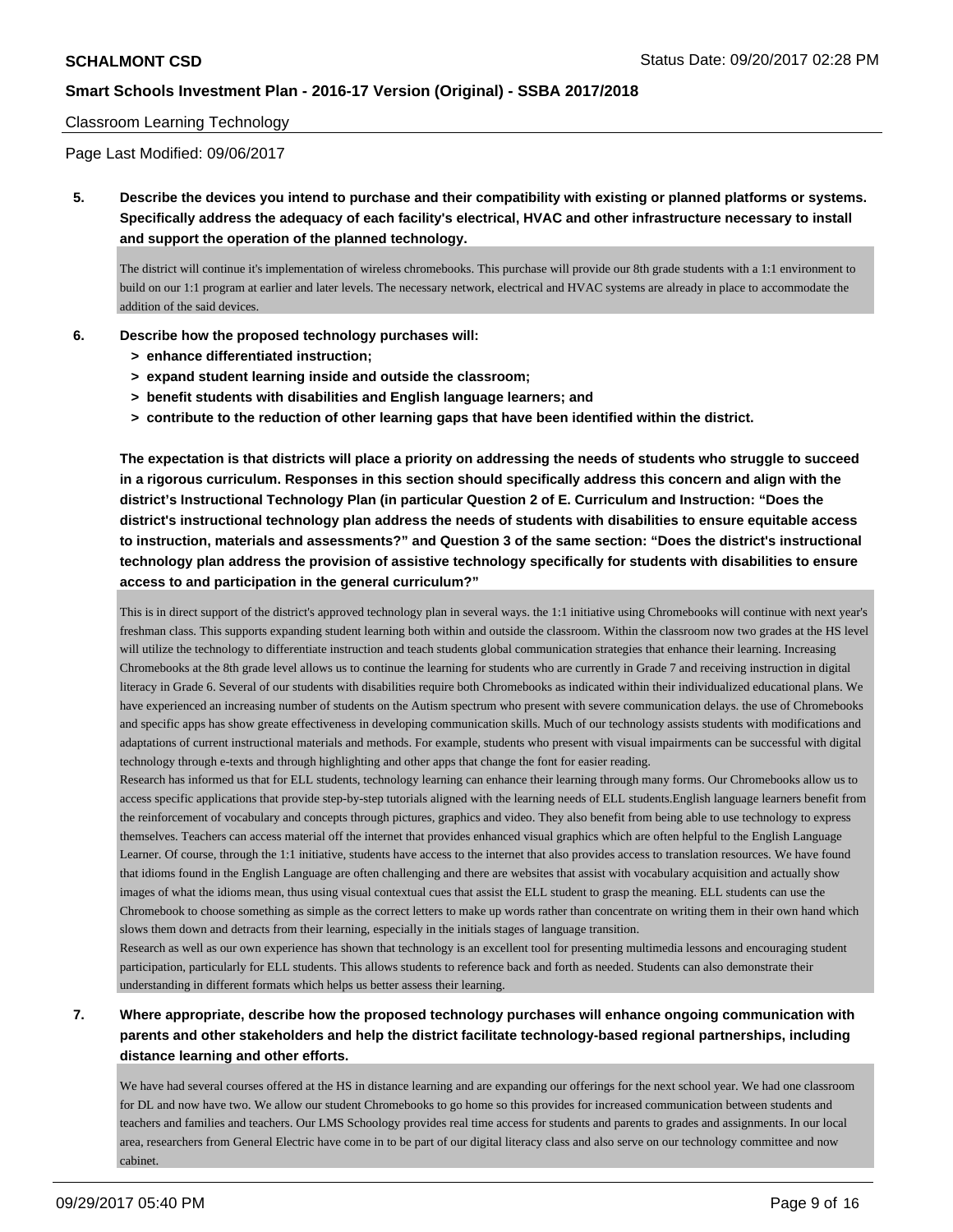#### Classroom Learning Technology

Page Last Modified: 09/06/2017

**8. Describe the district's plan to provide professional development to ensure that administrators, teachers and staff can employ the technology purchased to enhance instruction successfully.**

**Note: This response should be aligned and expanded upon in accordance with your district's response to Question 1 of F. Professional Development of your Instructional Technology Plan: "Please provide a summary of professional development offered to teachers and staff, for the time period covered by this plan, to support technology to enhance teaching and learning. Please include topics, audience and method of delivery within your summary."**

Within our district technology plan there are many goals and actions steps related to professional development for all staff members as well as for students and even parents. We support a full time K-12 Teacher on Special Assignment (TOSA) Technology Integration Teacher who works with teachers on a daily basis to co-plan and teacher lessons using technology. We offer several afterschool training sessions on not only the mechanical use of our technology Chromebooks, interactive boards, web access) but on how to use technology instructionally within the classroom. We have an online portion of our district website devoted to technology PD including our LMS Schoology. On this site we have several podcasts and webinars for staff and links to additional support resources. We have designed the curriculum for a digital literacy class in 6th grade to teach students Google algorithms and how to access websites and use the internet for educational purposes. Our digital literacy teacher pushes in at the 7th grade level to coteach and plan with all content area teachers. We have had PD sessions this spring with Alan November at our site, conducted book studies and plan for follow up embedded PD from his organization, Building Learning Communities. We host parent university and adult education classes in our school with many offerings related to the technology we use in our schools. We also fund the Schalmont Teacher Center who provides for additional PD opportunities throughout the school year and into the summer months based on collaboration with models schools and our capital region NERIC.This plan has been in place for the 2015-16 year and will continue through 2018.

- **9. Districts must contact the SUNY/CUNY teacher preparation program that supplies the largest number of the district's new teachers to request advice on innovative uses and best practices at the intersection of pedagogy and educational technology.**
	- $\boxtimes$  By checking this box, you certify that you have contacted the SUNY/CUNY teacher preparation program that supplies the largest number of your new teachers to request advice on these issues.
	- **9a. Please enter the name of the SUNY or CUNY Institution that you contacted.**

SUNY Albany

**9b. Enter the primary Institution phone number.**

518-442-4807

**9c. Enter the name of the contact person with whom you consulted and/or will be collaborating with on innovative uses of technology and best practices.**

Jianwei Zhang

**10. A district whose Smart Schools Investment Plan proposes the purchase of technology devices and other hardware must account for nonpublic schools in the district.**

**Are there nonpublic schools within your school district?**

Yes

 $\boxtimes$  No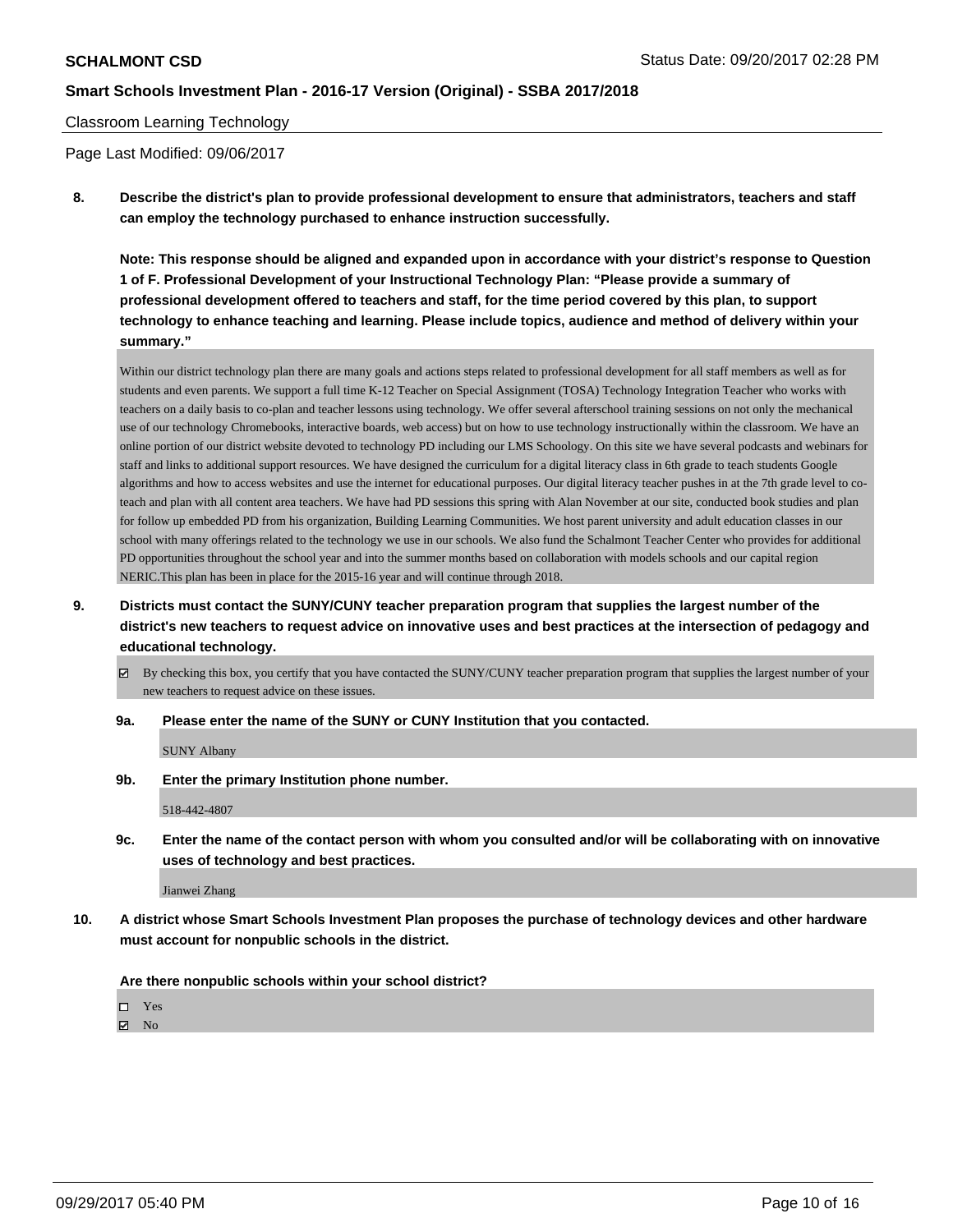#### Classroom Learning Technology

Page Last Modified: 09/06/2017

#### **11. Nonpublic Classroom Technology Loan Calculator**

**The Smart Schools Bond Act provides that any Classroom Learning Technology purchases made using Smart Schools funds shall be lent, upon request, to nonpublic schools in the district. However, no school district shall be required to loan technology in amounts greater than the total obtained and spent on technology pursuant to the Smart Schools Bond Act and the value of such loan may not exceed the total of \$250 multiplied by the nonpublic school enrollment in the base year at the time of enactment.**

**See:**

**http://www.p12.nysed.gov/mgtserv/smart\_schools/docs/Smart\_Schools\_Bond\_Act\_Guidance\_04.27.15\_Final.pdf.**

|                                       | 1. Classroom<br>Technology<br>Sub-allocation | 2. Public<br>l Enrollment<br>$(2014-15)$ | 3. Nonpublic<br>Enrollment<br>$(2014-15)$ | l 4. Sum of<br>Public and<br>l Nonpublic<br>l Enrollment | 15. Total Per<br>Pupil Sub-<br>lallocation | 6. Total<br>Nonpublic Loan<br>Amount                                                          |
|---------------------------------------|----------------------------------------------|------------------------------------------|-------------------------------------------|----------------------------------------------------------|--------------------------------------------|-----------------------------------------------------------------------------------------------|
| Calculated Nonpublic Loan<br>l Amount |                                              |                                          |                                           |                                                          |                                            | (No Response)   (No Response)   (No Response)   (No Response)   (No Response)   (No Response) |

**12. To ensure the sustainability of technology purchases made with Smart Schools funds, districts must demonstrate a long-term plan to maintain and replace technology purchases supported by Smart Schools Bond Act funds. This sustainability plan shall demonstrate a district's capacity to support recurring costs of use that are ineligible for Smart Schools Bond Act funding such as device maintenance, technical support, Internet and wireless fees, maintenance of hotspots, staff professional development, building maintenance and the replacement of incidental items. Further, such a sustainability plan shall include a long-term plan for the replacement of purchased devices and equipment at the end of their useful life with other funding sources.**

 $\boxtimes$  By checking this box, you certify that the district has a sustainability plan as described above.

**13. Districts must ensure that devices purchased with Smart Schools Bond funds will be distributed, prepared for use, maintained and supported appropriately. Districts must maintain detailed device inventories in accordance with generally accepted accounting principles.**

By checking this box, you certify that the district has a distribution and inventory management plan and system in place.

**14. If you are submitting an allocation for Classroom Learning Technology complete this table. Note that the calculated Total at the bottom of the table must equal the Total allocation for this category that you entered in the SSIP Overview overall budget.**

|                         | Sub-Allocation |
|-------------------------|----------------|
| Interactive Whiteboards | 0              |
| Computer Servers        | $\overline{0}$ |
| Desktop Computers       | $\overline{0}$ |
| Laptop Computers        | 47,760         |
| <b>Tablet Computers</b> | $\overline{0}$ |
| <b>Other Costs</b>      | 17,896         |
| Totals:                 | 65,656         |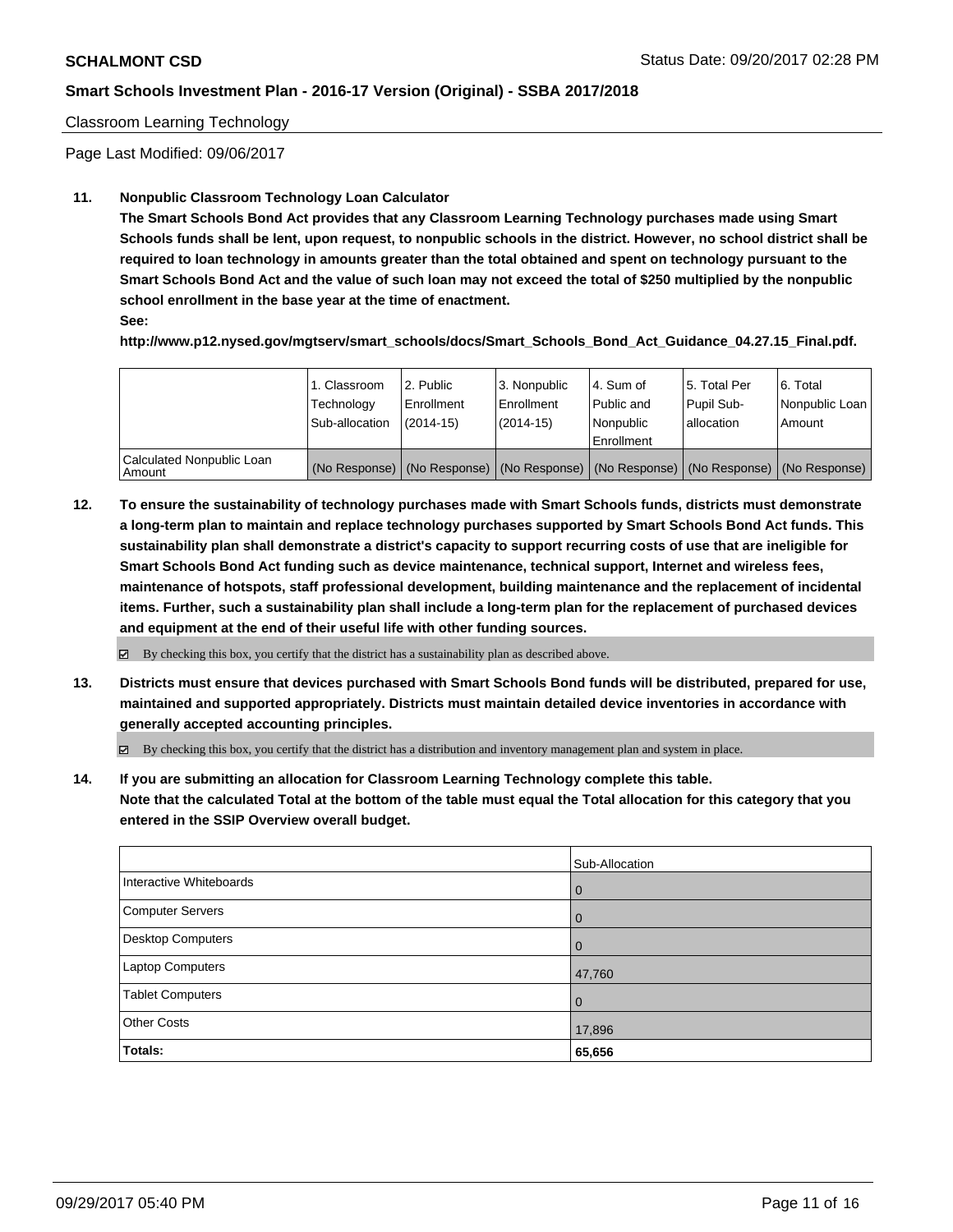#### Classroom Learning Technology

Page Last Modified: 09/06/2017

**15. Please detail the type, quantity, per unit cost and total cost of the eligible items under each sub-category. This is especially important for any expenditures listed under the "Other" category. All expenditures must be capital-bond eligible to be reimbursed through the SSBA. If you have any questions, please contact us directly through smartschools@nysed.gov.**

**Please specify in the "Item to be Purchased" field which specific expenditures and items are planned to meet the district's nonpublic loan requirement, if applicable.**

**NOTE: Wireless Access Points that will be loaned/purchased for nonpublic schools should ONLY be included in this category, not under School Connectivity, where public school districts would list them. Add rows under each sub-category for additional items, as needed.**

| Select the allowable expenditure | Iltem to be Purchased                       | Quantity | Cost per Item | <b>Total Cost</b> |
|----------------------------------|---------------------------------------------|----------|---------------|-------------------|
| type.                            |                                             |          |               |                   |
| Repeat to add another item under |                                             |          |               |                   |
| each type.                       |                                             |          |               |                   |
| <b>Laptop Computers</b>          | Chromebook 11 3180                          | 240      | 199           | 47.760            |
| <b>Other Costs</b>               | Dell Compact Cart Docking Kit               | 8        | 488           | 3,904             |
| <b>Other Costs</b>               | Google Chrome Management Console<br>License | 240      | 24            | 5,760             |
| <b>Other Costs</b>               | Dell Mobile Computing Cart                  | 8        | 1,029         | 8,232             |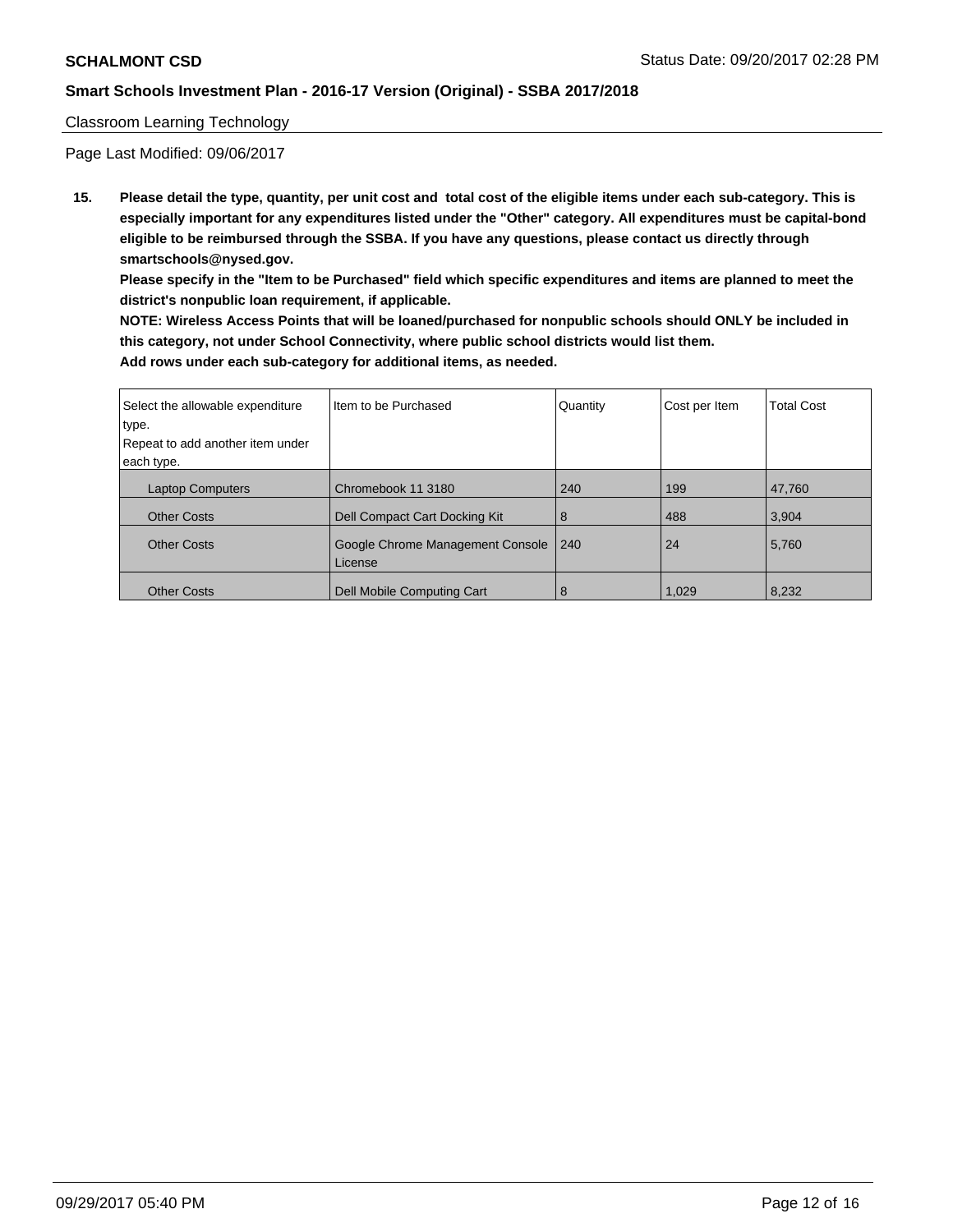#### Pre-Kindergarten Classrooms

Page Last Modified: 09/06/2017

**1. Provide information regarding how and where the district is currently serving pre-kindergarten students and justify the need for additional space with enrollment projections over 3 years.**

(No Response)

- **2. Describe the district's plan to construct, enhance or modernize education facilities to accommodate prekindergarten programs. Such plans must include:**
	- **Specific descriptions of what the district intends to do to each space;**
	- **An affirmation that pre-kindergarten classrooms will contain a minimum of 900 square feet per classroom;**
	- **The number of classrooms involved;**
	- **The approximate construction costs per classroom; and**
	- **Confirmation that the space is district-owned or has a long-term lease that exceeds the probable useful life of the improvements.**

(No Response)

**3. Smart Schools Bond Act funds may only be used for capital construction costs. Describe the type and amount of additional funds that will be required to support ineligible ongoing costs (e.g. instruction, supplies) associated with any additional pre-kindergarten classrooms that the district plans to add.**

(No Response)

**4. All plans and specifications for the erection, repair, enlargement or remodeling of school buildings in any public school district in the State must be reviewed and approved by the Commissioner. Districts that plan capital projects using their Smart Schools Bond Act funds will undergo a Preliminary Review Process by the Office of Facilities Planning.**

**Please indicate on a separate row each project number given to you by the Office of Facilities Planning.**

| Project Number |  |
|----------------|--|
| (No Response)  |  |

**5. If you have made an allocation for Pre-Kindergarten Classrooms, complete this table.**

**Note that the calculated Total at the bottom of the table must equal the Total allocation for this category that you entered in the SSIP Overview overall budget.**

|                                          | Sub-Allocation |
|------------------------------------------|----------------|
| Construct Pre-K Classrooms               | (No Response)  |
| Enhance/Modernize Educational Facilities | (No Response)  |
| <b>Other Costs</b>                       | (No Response)  |
| Totals:                                  | 0              |

**6. Please detail the type, quantity, per unit cost and total cost of the eligible items under each sub-category. This is especially important for any expenditures listed under the "Other" category. All expenditures must be capital-bond eligible to be reimbursed through the SSBA. If you have any questions, please contact us directly through smartschools@nysed.gov.**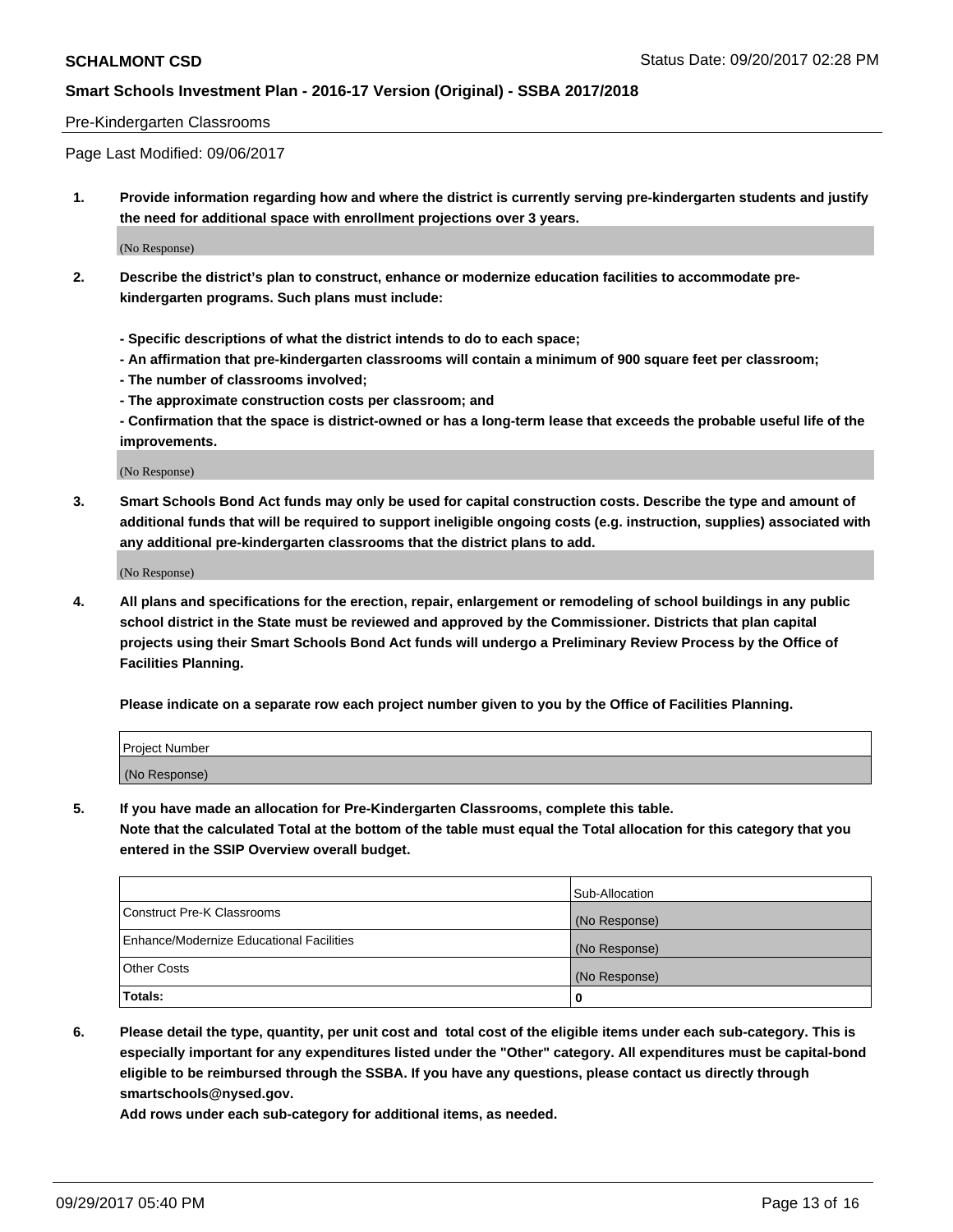# Pre-Kindergarten Classrooms

Page Last Modified: 09/06/2017

| Select the allowable expenditure | Item to be purchased | Quantity      | Cost per Item | <b>Total Cost</b> |
|----------------------------------|----------------------|---------------|---------------|-------------------|
| type.                            |                      |               |               |                   |
| Repeat to add another item under |                      |               |               |                   |
| each type.                       |                      |               |               |                   |
| (No Response)                    | (No Response)        | (No Response) | (No Response) | (No Response)     |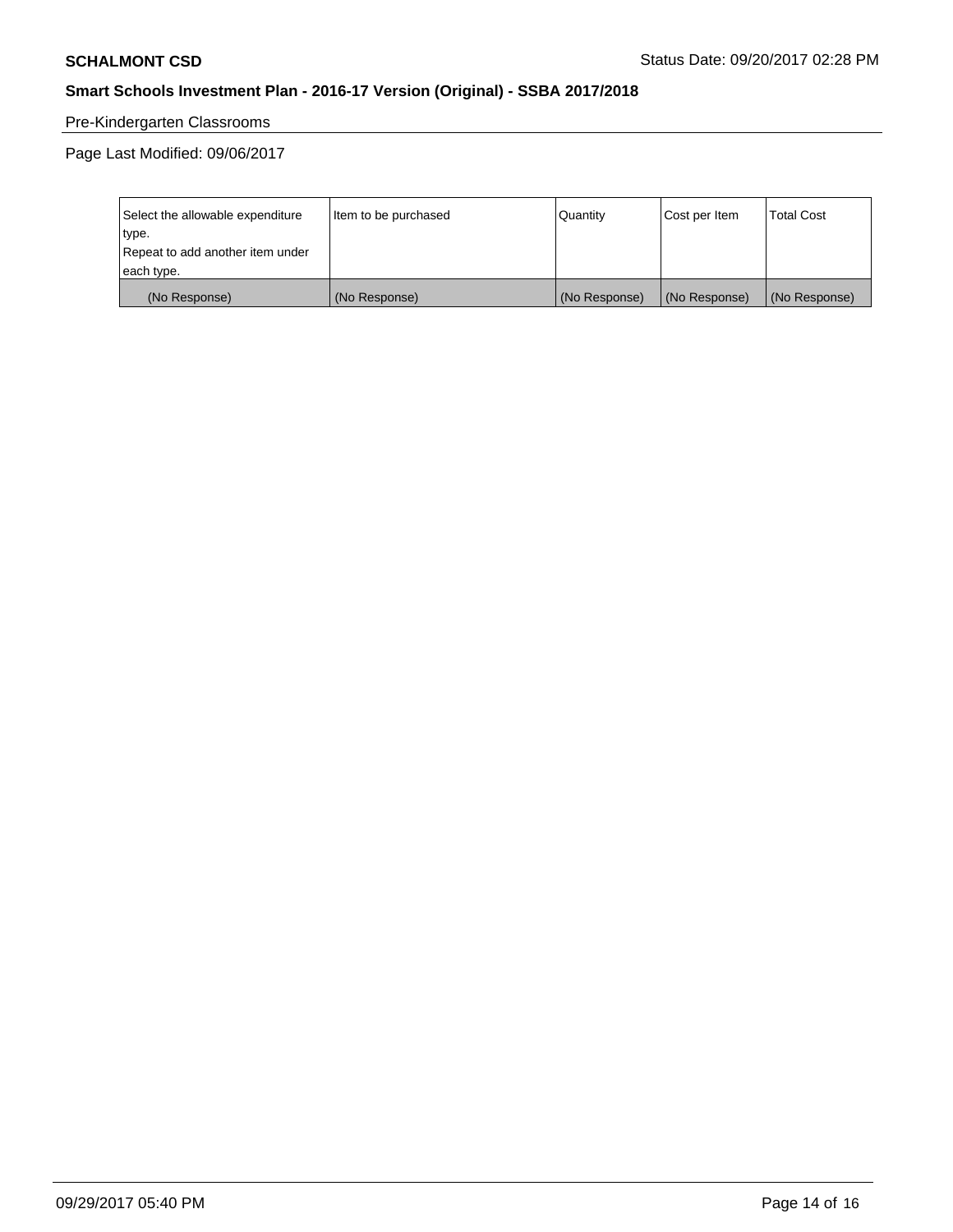Replace Transportable Classrooms

Page Last Modified: 09/06/2017

**1. Describe the district's plan to construct, enhance or modernize education facilities to provide high-quality instructional space by replacing transportable classrooms.**

(No Response)

**2. All plans and specifications for the erection, repair, enlargement or remodeling of school buildings in any public school district in the State must be reviewed and approved by the Commissioner. Districts that plan capital projects using their Smart Schools Bond Act funds will undergo a Preliminary Review Process by the Office of Facilities Planning.**

**Please indicate on a separate row each project number given to you by the Office of Facilities Planning.**

| <b>Project Number</b> |  |
|-----------------------|--|
| (No Response)         |  |

**3. For large projects that seek to blend Smart Schools Bond Act dollars with other funds, please note that Smart Schools Bond Act funds can be allocated on a pro rata basis depending on the number of new classrooms built that directly replace transportable classroom units.**

**If a district seeks to blend Smart Schools Bond Act dollars with other funds describe below what other funds are being used and what portion of the money will be Smart Schools Bond Act funds.**

(No Response)

**4. If you have made an allocation for Replace Transportable Classrooms, complete this table. Note that the calculated Total at the bottom of the table must equal the Total allocation for this category that you entered in the SSIP Overview overall budget.**

|                                                | Sub-Allocation |
|------------------------------------------------|----------------|
| Construct New Instructional Space              | (No Response)  |
| Enhance/Modernize Existing Instructional Space | (No Response)  |
| <b>Other Costs</b>                             | (No Response)  |
| Totals:                                        | 0              |

**5. Please detail the type, quantity, per unit cost and total cost of the eligible items under each sub-category. This is especially important for any expenditures listed under the "Other" category. All expenditures must be capital-bond eligible to be reimbursed through the SSBA. If you have any questions, please contact us directly through smartschools@nysed.gov.**

| Select the allowable expenditure<br>type.<br>Repeat to add another item under<br>each type. | Item to be purchased | Quantity      | Cost per Item | <b>Total Cost</b> |
|---------------------------------------------------------------------------------------------|----------------------|---------------|---------------|-------------------|
|                                                                                             |                      |               |               |                   |
| (No Response)                                                                               | (No Response)        | (No Response) | (No Response) | (No Response)     |